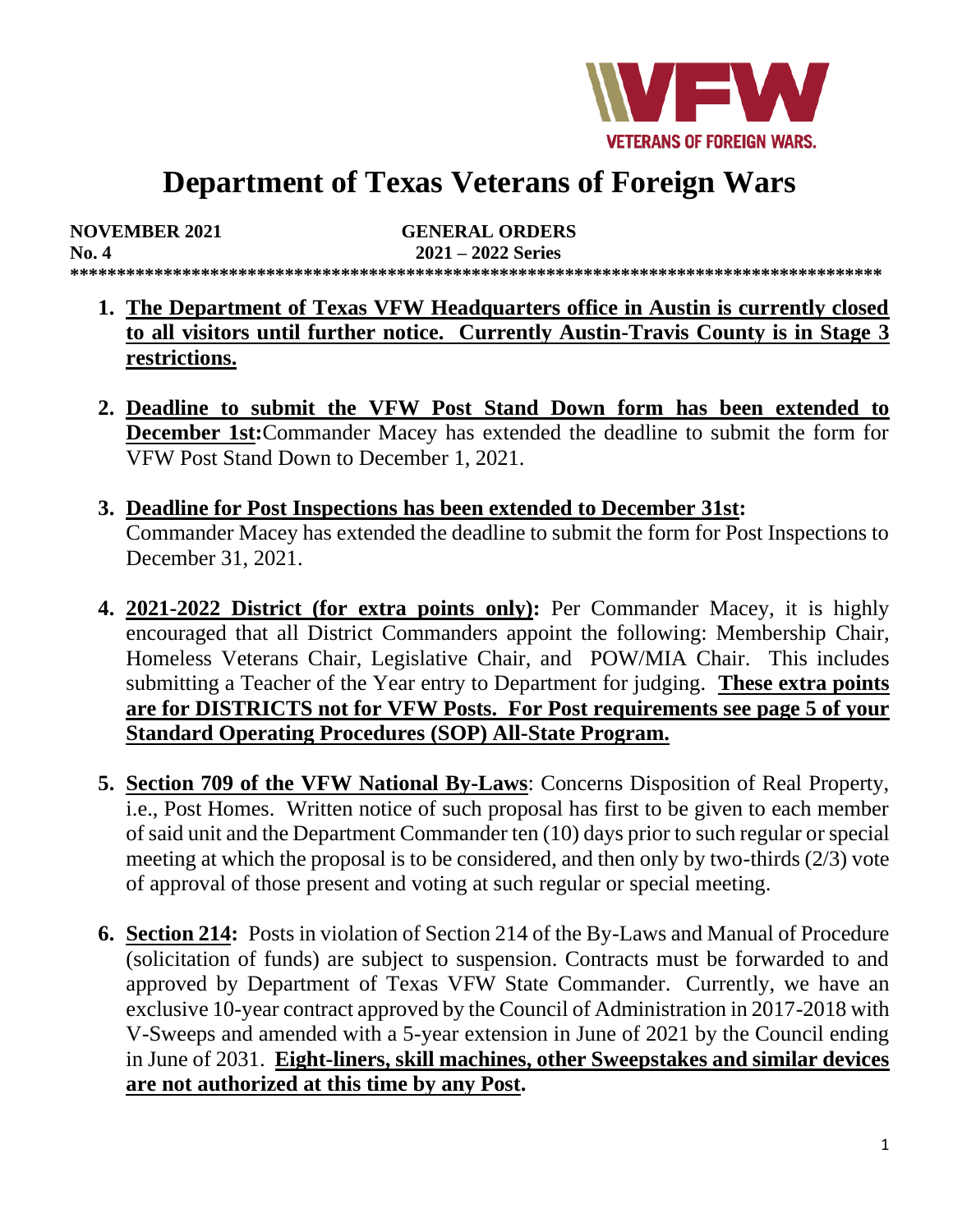- **7. Reminder for Post Commanders (per State Commander Macey):** Reminder for all Post Commanders of Section 218(a)(1) Paragraph c. Insist that Post business and activities be conducted in such a manner that they do not violate any applicable governmental law, ordinance or regulation nor bring or tend to bring dishonor or embarrassment upon the Post, its members, or the Veterans of Foreign Wars of the United States.
- **8. Chain of Command:** Use your chain of command if there are issues at your Posts. It is asked that you start with the Post Commander, then the District Commander, and finally the State Commander. Most situations or problems can be rectified and resolved at the Post level.
- **9. Post Commanders:** Are directed to Section 103 of the Manual of Procedure, which prescribes the way applications for membership will be handled. **Applications for membership of new, reinstated or transfer members must be voted on by the members present at a regular Post meeting.**
- **10.Politics:** Members cannot represent the Veterans of Foreign Wars or Auxiliary within Texas concerning pending VFW sponsored legislation on a State or National level, or anything relevant to VFW policies of a State or National nature without first obtaining permission from Department of Texas VFW Headquarters.
- **11.Texas VFW Foundation**: The Texas VFW Foundation is continuously ready for the influx of assistance claims for individual veterans who have lost wages or been adversely affected due to COVID-19, and for the 2021 Hurricane season. Refer veterans to the Texas VFW Foundation website for financial assistance: [https://www.texasvfw.org/foundation.](https://www.texasvfw.org/foundation)

| $\bullet$ District 9 | Nov 6th    | Post 4818-Hereford    |
|----------------------|------------|-----------------------|
| District 16          | Nov $6th$  | Post 3903-Rosenberg   |
| District 20          | Nov $6th$  | Post 2059-San Antonio |
| District 24          | Nov $6th$  | Post 4146-Victoria    |
| District 12          | Nov $13th$ | Post 7523-Mineola     |
| District 1           | Nov $14th$ | Post 1922-Gainesville |
| • District 28        | Nov $14th$ | Post 8587-Georgetown  |
| District 5           | Nov $20th$ | Post 8315-Schertz     |
| District 18          | Dec $5th$  | Post 9175-Roma        |

#### **12.District Meetings for November and December 2021:**

• District 10  $\qquad \qquad$  Nov  $5<sup>th</sup>$  Post 812-El Paso

 $District 3$  Dec  $12<sup>th</sup>$  Post 6796-Dallas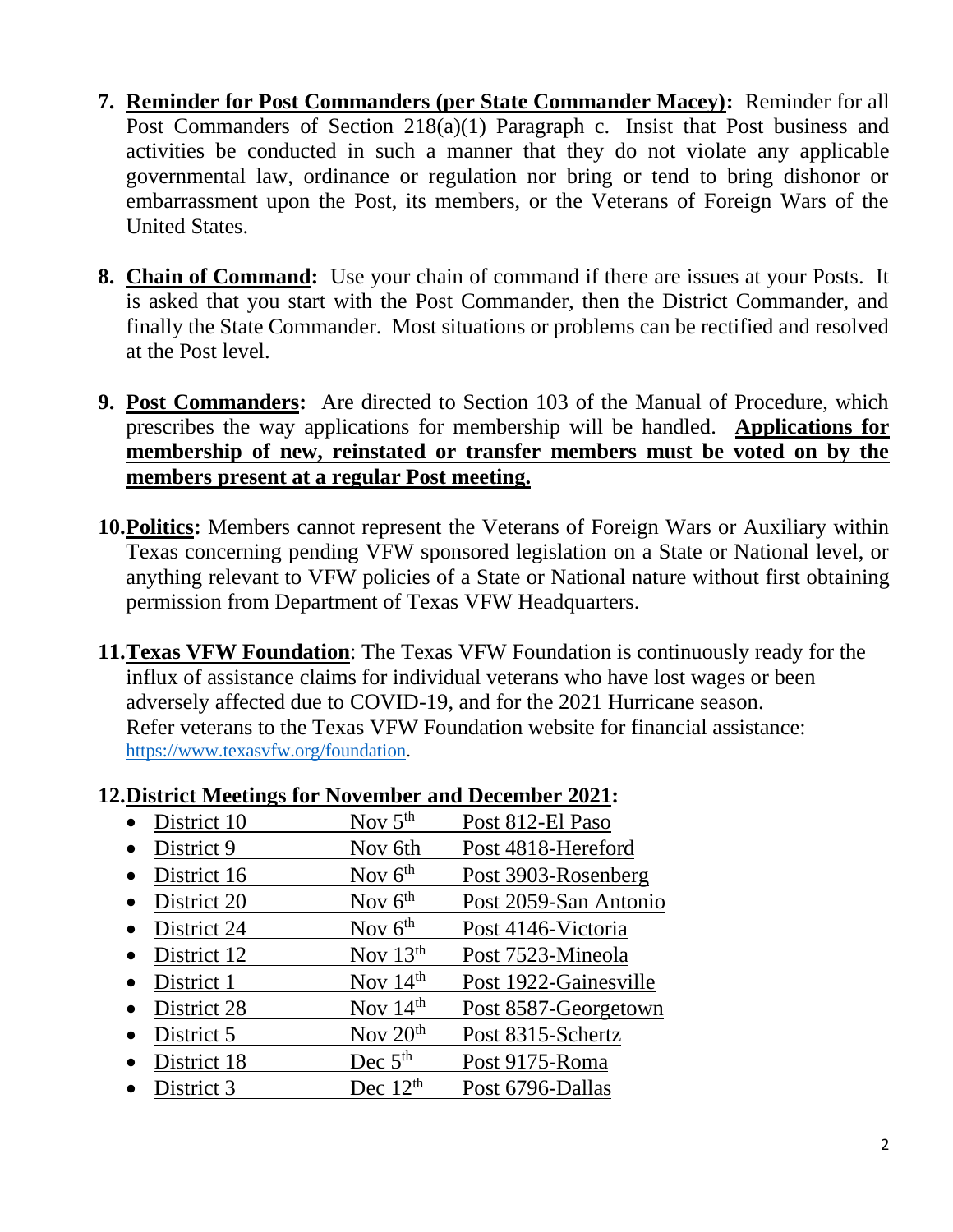**13.District Commanders:** As we are fast approaching the inclement weather months, if you are going to cancel a District meeting, please notify not only your Posts respectively but also the State Adjutant, Lupita Perez, as soon as possible so that the Department Representative can be notified. Also, notify the Department of Texas VFW Headquarters the rescheduled District meeting date. We do not want anyone to have an accident during inclement weather.

#### **14.Candidates for Department Office 2022-2023:**

State Commander, Lynn Toomer, Post 10429, Benbrook, D-21 State Senior Vice Commander, Larry Sanders, Post 10241, Lytle, D-20 State Junior Vice Commander, Anson Booker, Post 3892, Harker Heights, D-14 State Junior Vice Commander, Andrew Camplen, Post 688, Boerne, D-13 State Junior Vice Commander, Larry Levy, Post 5873, New Boston, D-12 State Junior Vice Commander, Robert Martinez, Jr., Post 2059, Kirby, D-20 State Quartermaster, Ben Lowrance, Post 1475, Amarillo, D-9 State Quartermaster, William "Bill" E. Smith, Post 8541, San Antonio, D-20 State Chaplain, Timothy Anderson, Post 3894, Waxahachie, D-30 State Chaplain, Michael "Foy" Day, Post 4692, Bryan, D-17 State Judge Advocate, Keith King, Post 3278, Brownwood, D-8 State Judge Advocate, Larry Velasquez, Post 8932, Corpus Christi, D-6 State Surgeon, Gerard P. "Jerry" Greene, Post 6796, Dallas, D-3 State Surgeon, Randall Johnston, Post 4376, Seven Points, D-30 National Council Member, Inge Conley, Post 12075, Humble, D-4 National Council Member, Keith King, Post 3278, Brownwood, D-8

- **15.Veterans Day:** Post Commanders are urged to start planning a program for November 11, 2021, for the observance of Veterans Day (see Section 223 of the Manual of Procedure).
- **16.Section 901 of the National By-Laws, "Discipline of Members":** Members who have committed offenses recognized by the Veterans of Foreign Wars of the United States may be subject to Disciplinary Action. Members are reminded that acts of Sexual Harassment, Racial or Sexual Discrimination, and all other conduct prejudicial to good order and discipline or conduct determined to be unbecoming of a member will not be condoned. In general, harassment and discrimination consists of any form of verbal, non-verbal, or physical conduct that is sufficiently severe and/or pervasive enough to have the purpose or effect of creating an intimidating, hostile, or offensive environment or otherwise interfering with another's ability to participate in VFW events. All members will be treated with dignity and respect and have the right to appeal.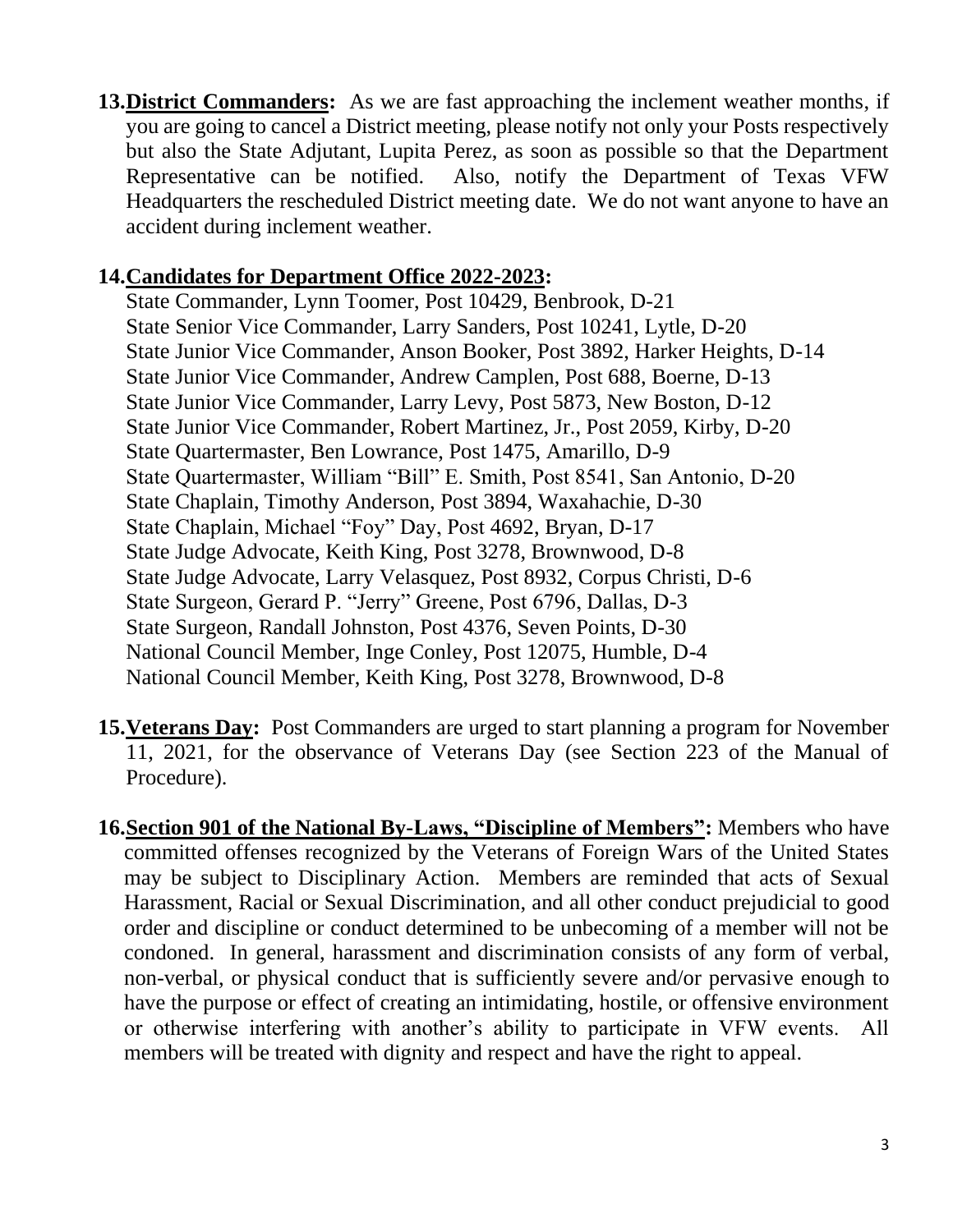# **17.Mandatory VPR's for 2021-2022:**

- November 11, 2021 (Veterans Day)
- May 1, 2022 (Loyalty Day)
- May 30, 2022 (Memorial Day)
- June 14, 2022 (Flag Day)

**18. Post Audits**: The 1<sup>st</sup> Quarter Post Audit Report (for the 2021-2022 Administrative year) was due by October 31, 2021, on Trustee's Audit forms. The (original) signed copy can be mailed or emailed to Department of Texas VFW Headquarters.

Deadline dates for Post Audits for the remainder of the Administrative Year:

- 2<sup>nd</sup> Quarter Post Audit Report due by January 31, 2022
- 3<sup>rd</sup> Quarter Post Audit Report due by April 30, 2022

# **19.Mid-Winter Conference 2022 January 19-23, 2022:**

Omni Corpus Christi Hotel 900 North Shoreline Blvd. Corpus Christi, Texas 78401 *More details will be posted soon on the Department of Texas VFW website.* 

# **20.Annual Texas VFW State Convention 2022 June 15-19, 2022:**

 Choctaw Conference Center 4216 South Highway 69/75 Durant, Oklahoma 74701 *More details will be posted after the Mid-Winter Conference on the Department of Texas VFW website.* 

**21.State Commander Macey's Homecoming**: The State Commander's Homecoming will be held in Porter, Texas, on March 24-26, 2022. *More details will be posted soon on the Department of Texas VFW website.* 

# **22.Dates to Remember - Department of Texas VFW HQs office will be closed:**

- November  $11<sup>th</sup>$  Veterans Day
- November  $25<sup>th</sup>$  &  $26<sup>th</sup>$  Thanksgiving Observance
- December  $23^{\text{rd}} \& 24^{\text{th}}$  Christmas Observance
- December 31<sup>st</sup> New Year's Eve Observance
- **23.District/Post By-Laws**: District and Posts are reminded to review your By-Laws. If it has been more than 5 years, you should revise them. Contact Wyonda Laurence, Department Secretary, and she can email you templates for the By-Laws. Email Wyonda for assistance: [wyonda@texasvfw.org](mailto:wyonda@texasvfw.org) or call her at 512-834-8535, extension 103.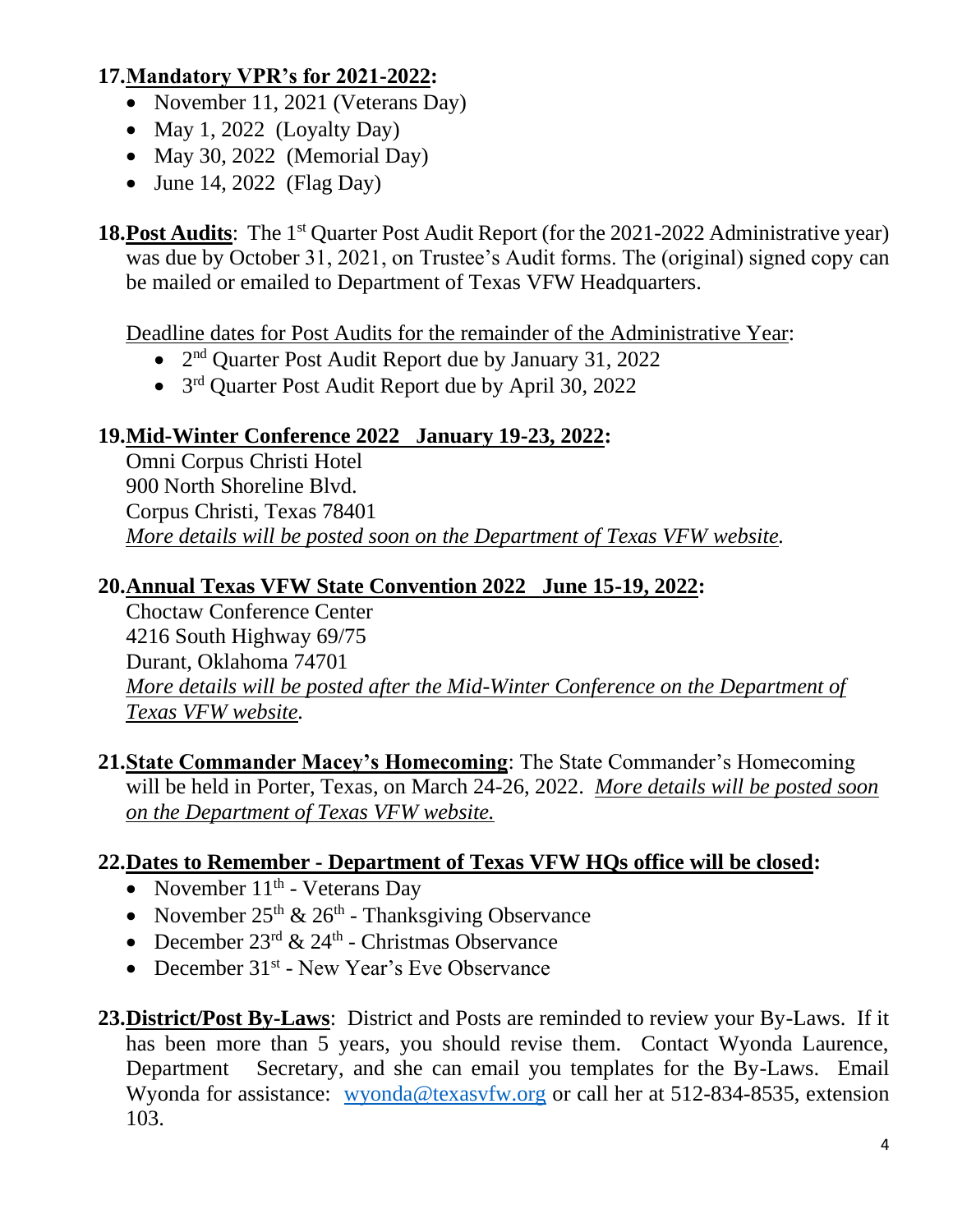- **24.Texas VFW Standard Operating (SOP) Procedures**: The SOP is available on the Department of Texas VFW website: [https://www.texasvfw.org/.](https://www.texasvfw.org/) Go to: Admin/SOP, Training Materials, Etc./Posts Books & Forms.
- **25.John Jowers, Data Management Specialist, Department HQs:** John Jowers is the Department Headquarters staff member to contact for the following items noted below. You can reach him by phone at 512-834-8535 (extension 106) or by email: [john@texasvfw.org.](mailto:john@texasvfw.org)
	- Action Date Reports
	- Post and District Audit Reports
	- Buddy Poppy Orders
	- Community Service Reports
	- Insurance for VFW Posts
	- Post Inspection Reports
	- Quartermaster Bonds
	- Status Sheet Issues (Posts and Districts)
	- VPR's (Veteran Project Reports)

**26.Stat Sheets: As of Thursday, October 7, 2021, stat sheets will be posted only once a week.** John Jowers, Data Management Specialist at Department Headquarters will be sending out supplemental information that will be addressing Administrative and Program requirements only.

# **27.Deadline date for Voice of Democracy (VOD), Patriot's Pen (PP):**

The deadline date is Monday, November 15, 2021, for Posts to judge and submit their winning entries to their respective Districts</u>. Be sure to submit the Participation Summary Reports for Voice of Democracy, Patriot's Pen and Teachers to the District. More details for VOD, PP, and Teachers, are published in the Standard Operations Procedures. Remember to include a good quality head and shoulders photo for students and teachers.

# **28.Deadline date for Teacher of the Year entries:**

The deadline date is Monday, November 15, 2021, for Posts to judge and submit their winning Teacher entries to their respective Districts. Be sure to submit the 2021-2022 Post Citizenship Teacher Participation Summary Report to the District. That document can be found in the Membership & All-State Program for 2021-2022 on page 22. Remember to include a good quality head and shoulders photo for each teacher.